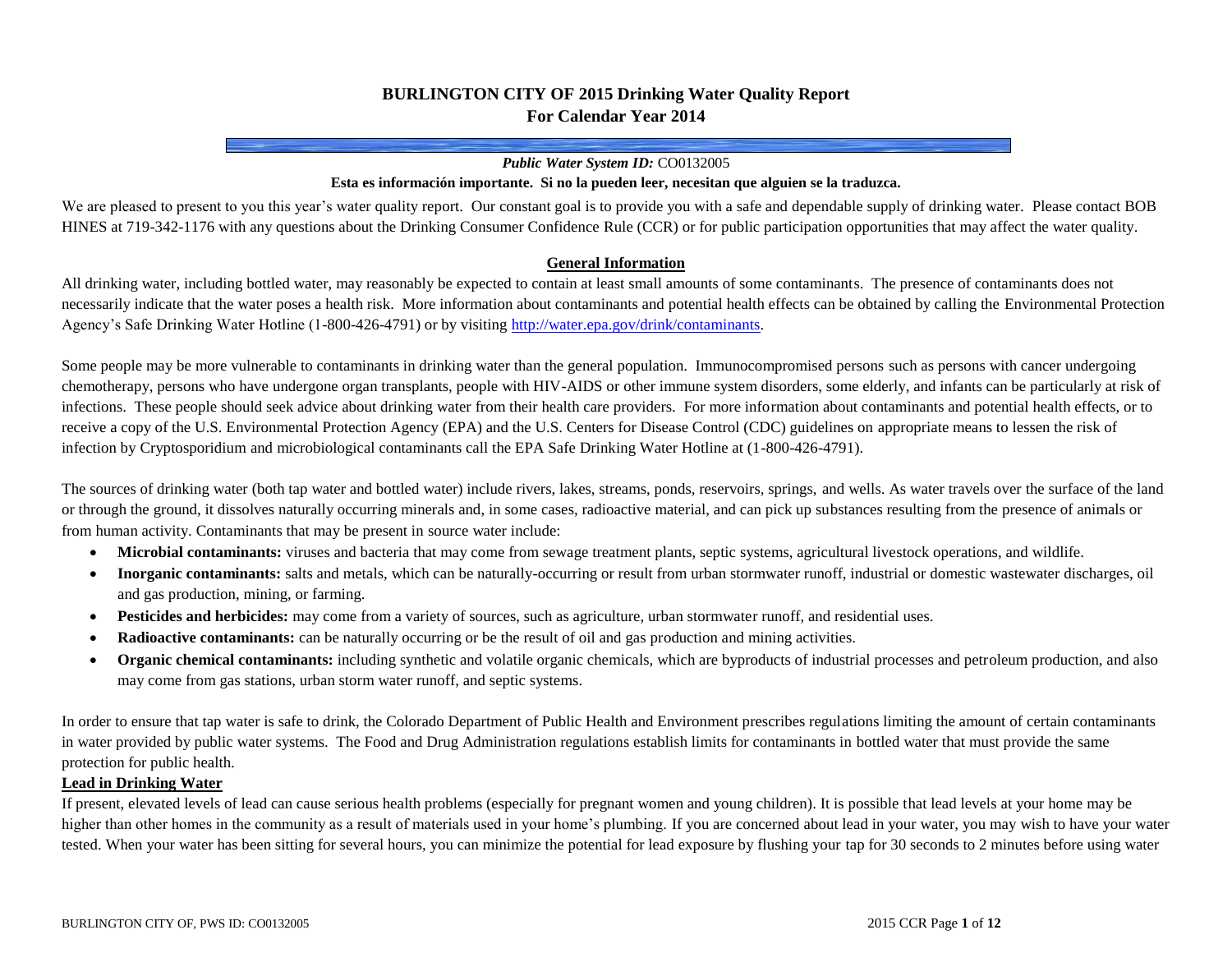for drinking or cooking. Additional information on lead in drinking water, testing methods, and steps you can take to minimize exposure is available from the Safe Drinking Water Hotline (1-800-426-4791) or a[t http://www.epa.gov/safewater/lead.](http://www.epa.gov/safewater/lead)

#### **Source Water Assessment and Protection (SWAP)**

The Colorado Department of Public Health and Environment has provided us with a Source Water Assessment Report for our water supply. For general information or to obtain a copy of the report please visit [http://wqcdcompliance.com/ccr.](http://wqcdcompliance.com/ccr) The report is located under "Source Water Assessment Reports", and then "Assessment Report by County". Select KIT CARSON County and find 132005; BURLINGTON CITY OF or by contacting BOB HINES at 719-342-1176. The Source Water Assessment Report provides a screening-level evaluation of potential contamination that *could* occur. It *does not* mean that the contamination *has or will* occur. We can use this information to evaluate the need to improve our current water treatment capabilities and prepare for future contamination threats. This can help us ensure that quality finished water is delivered to your homes. In addition, the source water assessment results provide a starting point for developing a source water protection plan. Potential sources of contamination in our source water area are listed on the next page.

Please contact us to learn more about what you can do to help protect your drinking water sources, any questions about the Drinking Water Consumer Confidence Report, to learn more about our system, or to attend scheduled public meetings. We want you, our valued customers, to be informed about the services we provide and the quality water we deliver to you every day.

| <b>Source</b>        | <b>Source Type</b> | <b>Water Type</b> | <b>Potential Source(s) of Contamination</b>                                                                         |
|----------------------|--------------------|-------------------|---------------------------------------------------------------------------------------------------------------------|
| WELL NO 1            | Well               | Groundwater       | Above ground, underground and leaking<br>storage tank sites, another is agriculture<br>products applied to the land |
| WELL NO 11 RUDI WELL | Well               | Groundwater       |                                                                                                                     |
| WELL NO 2            | Well               | Groundwater       |                                                                                                                     |
| WELL NO 5            | Well               | Groundwater       |                                                                                                                     |
| WELL NO 6            | Well               | Groundwater       |                                                                                                                     |
| WELL NO 7            | Well               | Groundwater       |                                                                                                                     |
| WELL NO 8            | Well               | Groundwater       |                                                                                                                     |
| WELL NO 9            | Well               | Groundwater       |                                                                                                                     |
| WELL NO 10 CEMETERY  | Well               | Groundwater       |                                                                                                                     |

# **Our Water Sources**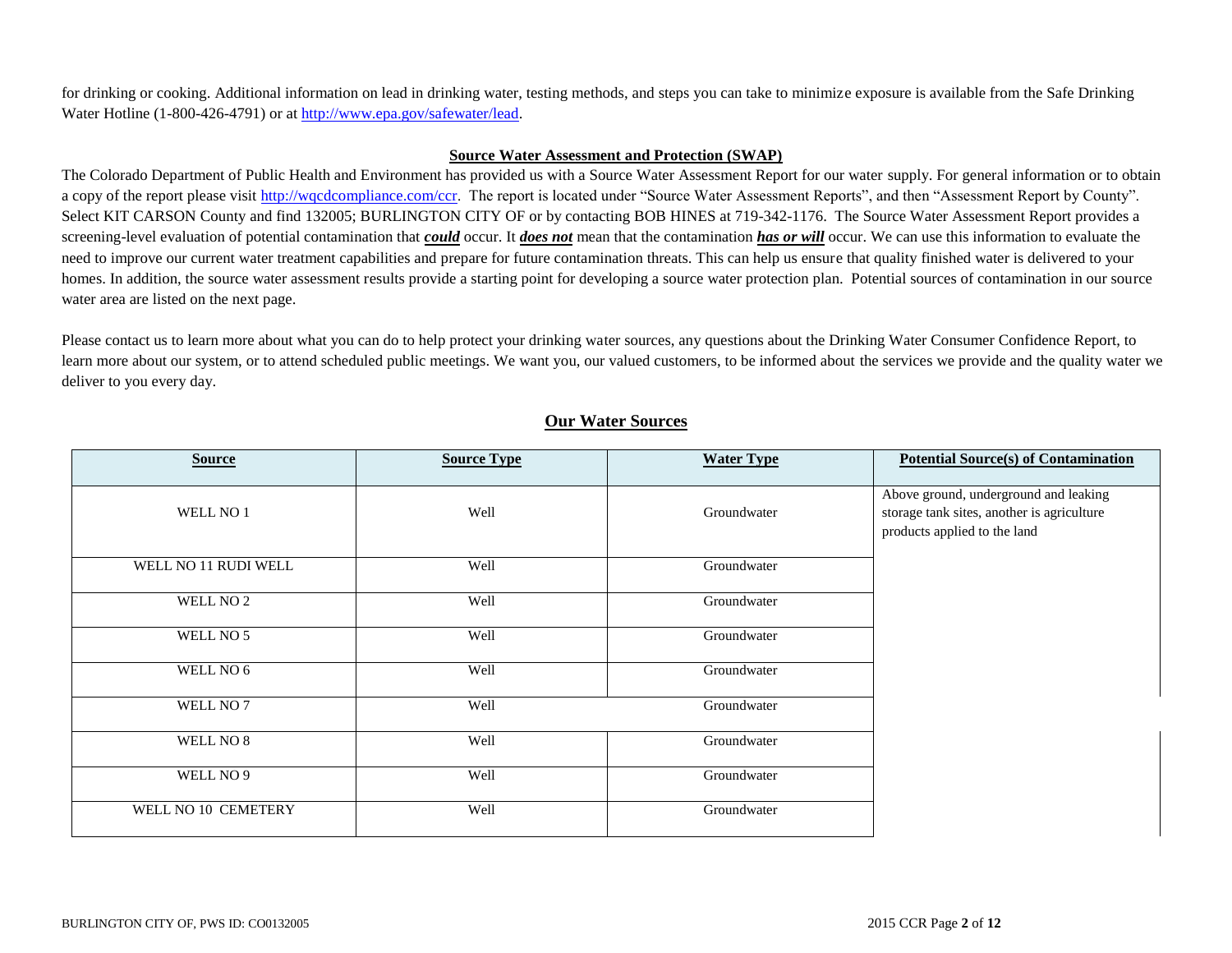| NO.<br><b>WELL</b> | Well | Groundwater<br>.<br>__ |
|--------------------|------|------------------------|
|                    |      |                        |

### **Terms and Abbreviations**

- **Maximum Contaminant Level (MCL)** − The highest level of a contaminant allowed in drinking water.
- **Treatment Technique (TT)** − A required process intended to reduce the level of a contaminant in drinking water.
- **Action Level (AL)** − The concentration of a contaminant which, if exceeded, triggers treatment and other regulatory requirements.
- **Maximum Residual Disinfectant Level (MRDL)** The highest level of a disinfectant allowed in drinking water. There is convincing evidence that addition of a disinfectant is necessary for control of microbial contaminants.
- Maximum Contaminant Level Goal (MCLG) The level of a contaminant in drinking water below which there is no known or expected risk to health. MCLGs allow for a margin of safety.
- **Maximum Residual Disinfectant Level Goal (MRDLG)** The level of a drinking water disinfectant, below which there is no known or expected risk to health. MRDLGs do not reflect the benefits of the use of disinfectants to control microbial contaminants.
- **Violation (No Abbreviation)** − Failure to meet a Colorado Primary Drinking Water Regulation.
- **Formal Enforcement Action (No Abbreviation)** − Escalated action taken by the State (due to the risk to public health, or number or severity of violations) to bring a non-compliant water system back into compliance.
- **Variance and Exemptions (V/E)** − Department permission not to meet a MCL or treatment technique under certain conditions.
- **Gross Alpha (No Abbreviation)** − Gross alpha particle activity compliance value. It includes radium-226, but excludes radon 222, and uranium.
- **Picocuries per liter (pCi/L)** − Measure of the radioactivity in water.
- **Nephelometric Turbidity Unit (NTU)** − Measure of the clarity or cloudiness of water. Turbidity in excess of 5 NTU is just noticeable to the typical person.
- **Compliance Value (No Abbreviation)** Single or calculated value used to determine if regulatory contaminant level (e.g. MCL) is met. Examples of calculated values are the 90<sup>th</sup> Percentile, Running Annual Average (RAA) and Locational Running Annual Average (LRAA).
- **Average (x-bar)** − Typical value.
- **Range (R)** − Lowest value to the highest value.
- **Sample Size (n)** − Number or count of values (i.e. number of water samples collected).
- **Parts per million = Milligrams per liter (ppm = mg/L)** One part per million corresponds to one minute in two years or a single penny in \$10,000.
- **Parts per billion = Micrograms per liter (ppb = ug/L)** One part per billion corresponds to one minute in 2,000 years, or a single penny in \$10,000,000.
- **Not Applicable**  $(N/A)$  Does not apply or not available.

## **Detected Contaminants**

BURLINGTON CITY OF routinely monitors for contaminants in your drinking water according to Federal and State laws. The following table(s) show all detections found in the period of January 1 to December 31, 2014 unless otherwise noted. The State of Colorado requires us to monitor for certain contaminants less than once per year because the concentrations of these contaminants are not expected to vary significantly from year to year, or the system is not considered vulnerable to this type of contamination. Therefore, some of our data, though representative, may be more than one year old. Violations and Formal Enforcement Actions, if any, are reported in the next section of this report.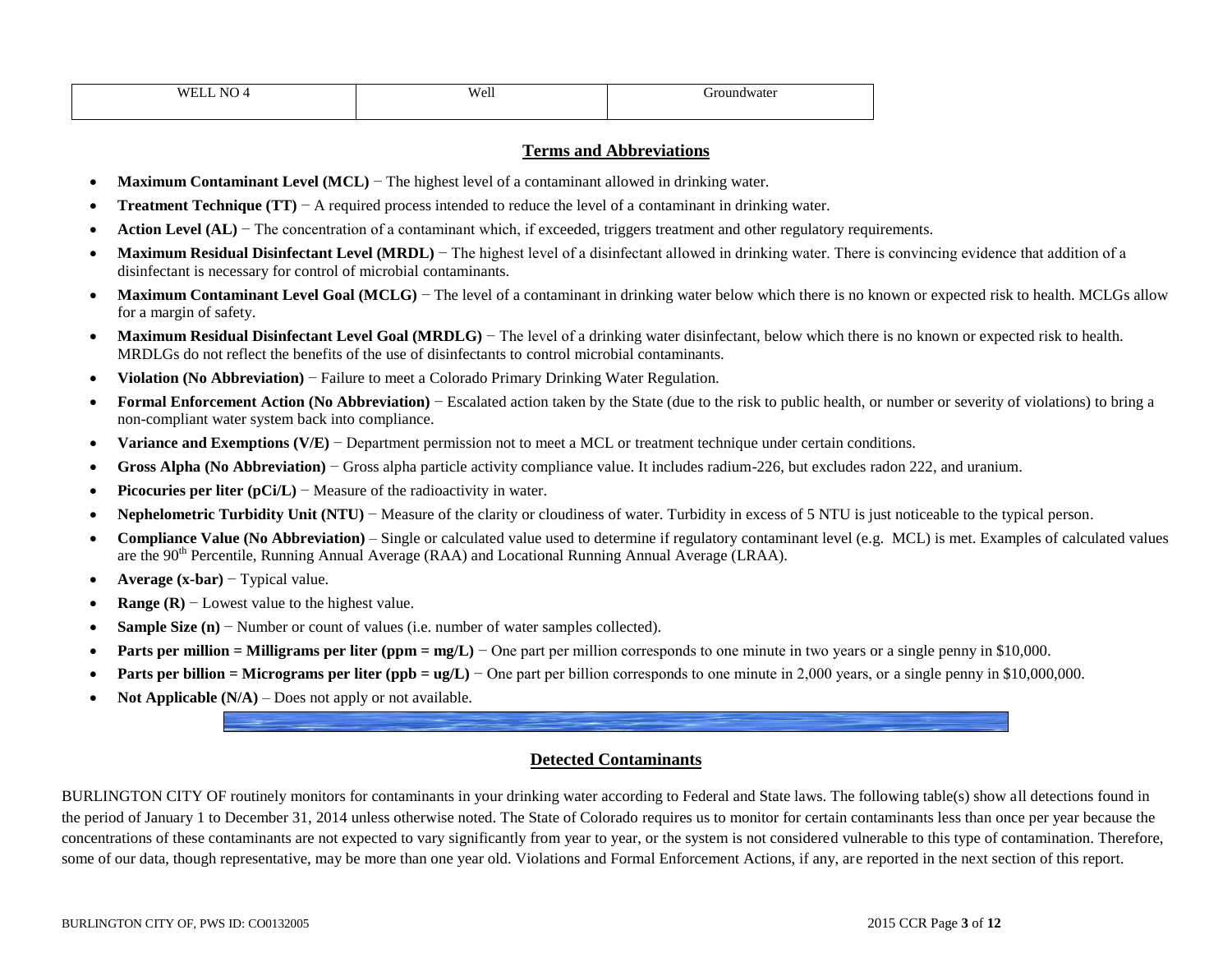Note: Only detected contaminants sampled within the last 5 years appear in this report. If no tables appear in this section then no contaminants were detected in the last round of monitoring.

| Lead and Copper Sampled in the Distribution System |                               |                             |                              |                           |                                      |                                                  |                                              |                                                                            |  |  |  |
|----------------------------------------------------|-------------------------------|-----------------------------|------------------------------|---------------------------|--------------------------------------|--------------------------------------------------|----------------------------------------------|----------------------------------------------------------------------------|--|--|--|
| <b>Contaminant Name</b>                            | <b>Time Period</b>            | 90 <sup>th</sup> Percentile | <b>Sample</b><br><b>Size</b> | Unit of<br><b>Measure</b> | 90 <sup>th</sup><br>Percentile<br>AL | <b>Sample</b><br><b>Sites</b><br><b>Above AL</b> | $90th$ Percentile<br>AL<br><b>Exceedance</b> | <b>Typical Sources</b>                                                     |  |  |  |
| Copper                                             | $08/14/2013$ to<br>08/28/2013 | 0.21                        | 20                           | ppm                       | 1.3                                  |                                                  | N <sub>0</sub>                               | Corrosion of household<br>plumbing systems; Erosion of<br>natural deposits |  |  |  |
| Lead                                               | $08/14/2013$ to<br>08/28/2013 | 1.8                         | 20                           | ppb                       | 15                                   |                                                  | N <sub>0</sub>                               | Corrosion of household<br>plumbing systems; Erosion of<br>natural deposits |  |  |  |

| Disinfection Byproducts Sampled in the Distribution System |      |         |                       |                              |                           |            |             |                                              |                                |                                             |  |  |
|------------------------------------------------------------|------|---------|-----------------------|------------------------------|---------------------------|------------|-------------|----------------------------------------------|--------------------------------|---------------------------------------------|--|--|
| <b>Name</b>                                                | Year | Average | Range<br>$Low - High$ | <b>Sample</b><br><b>Size</b> | Unit of<br><b>Measure</b> | <b>MCL</b> | <b>MCLG</b> | <b>Highest</b><br>Compliance<br><b>Value</b> | <b>MCL</b><br><b>Violation</b> | <b>Typical Sources</b>                      |  |  |
| <b>Total Haloacetic Acids</b><br>(HAA5)                    | 2014 | 0.85    | $0$ to 1.7            | ◠                            | ppb                       | 60         | N/A         |                                              | No                             | Byproduct of drinking<br>water disinfection |  |  |
| <b>Total Trihalomethanes</b><br>(TTHM)                     | 2014 | 3.25    | $2.2$ to 4.3          | ◠                            | ppb                       | 80         | N/A         |                                              | No                             | Byproduct of drinking<br>water disinfection |  |  |

| <b>Radionuclides Sampled at the Entry Point to the Distribution System</b> |      |         |                       |                       |                           |            |             |                                |                        |  |
|----------------------------------------------------------------------------|------|---------|-----------------------|-----------------------|---------------------------|------------|-------------|--------------------------------|------------------------|--|
| <b>Contaminant Name</b>                                                    | Year | Average | Range<br>$Low - High$ | Sample<br><b>Size</b> | Unit of<br><b>Measure</b> | <b>MCL</b> | <b>MCLG</b> | <b>MCL</b><br><b>Violation</b> | <b>Typical Sources</b> |  |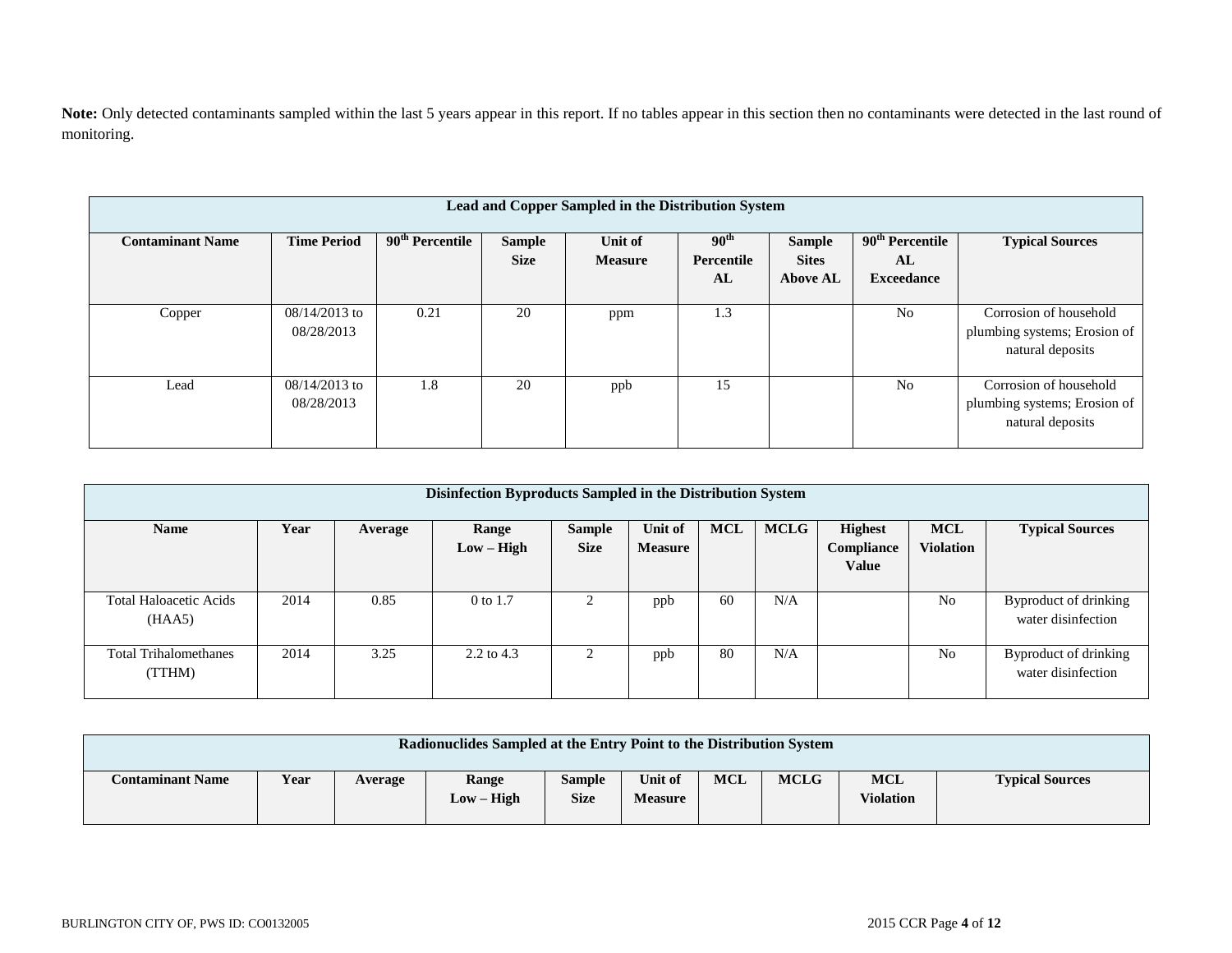| Radionuclides Sampled at the Entry Point to the Distribution System                                                                                                                                                       |      |      |                       |  |       |    |          |                |                             |  |  |  |
|---------------------------------------------------------------------------------------------------------------------------------------------------------------------------------------------------------------------------|------|------|-----------------------|--|-------|----|----------|----------------|-----------------------------|--|--|--|
| <b>MCLG</b><br><b>MCL</b><br><b>MCL</b><br>Year<br><b>Sample</b><br>Unit of<br><b>Typical Sources</b><br><b>Contaminant Name</b><br>Range<br>Average<br><b>Violation</b><br>$Low - High$<br><b>Size</b><br><b>Measure</b> |      |      |                       |  |       |    |          |                |                             |  |  |  |
|                                                                                                                                                                                                                           |      |      |                       |  |       |    |          |                |                             |  |  |  |
| Gross Alpha                                                                                                                                                                                                               | 2012 | 5.07 | 1.96 to 9.62          |  | pCi/L | 15 | $\theta$ | N <sub>0</sub> | Erosion of natural deposits |  |  |  |
| <b>Combined Radium</b>                                                                                                                                                                                                    | 2012 | 0.88 | $0.4 \text{ to } 1.4$ |  | pCi/L |    | $\theta$ | N <sub>0</sub> | Erosion of natural deposits |  |  |  |
| Combined Uranium                                                                                                                                                                                                          | 2012 | 12   | 10 to 14              |  | ppb   | 30 | $\theta$ | N <sub>0</sub> | Erosion of natural deposits |  |  |  |

|                         |      |         | <b>Inorganic Contaminants Sampled at the Entry Point to the Distribution System</b> |                              |                                  |                |                |                                |                                                                                                                                 |
|-------------------------|------|---------|-------------------------------------------------------------------------------------|------------------------------|----------------------------------|----------------|----------------|--------------------------------|---------------------------------------------------------------------------------------------------------------------------------|
| <b>Contaminant Name</b> | Year | Average | Range<br>$Low - High$                                                               | <b>Sample</b><br><b>Size</b> | <b>Unit of</b><br><b>Measure</b> | <b>MCL</b>     | <b>MCLG</b>    | <b>MCL</b><br><b>Violation</b> | <b>Typical Sources</b>                                                                                                          |
| Antimony                | 2013 | 0.17    | $0$ to 1.5                                                                          | 9                            | ppb                              | 6              | 6              | N <sub>0</sub>                 | Discharge from petroleum refineries; fire<br>retardants; ceramics; electronics; solder                                          |
| Arsenic                 | 2013 | 4.84    | 3.7 to 5.9                                                                          | 9                            | ppb                              | 10             | $\Omega$       | N <sub>0</sub>                 | Erosion of natural deposits; runoff from<br>orchards; runoff from glass and electronics<br>production wastes                    |
| Barium                  | 2013 | 0.17    | $0.13$ to $0.21$                                                                    | 9                            | ppm                              | $\mathfrak{2}$ | $\overline{2}$ | No                             | Discharge of drilling wastes; discharge from<br>metal refineries; erosion of natural deposits                                   |
| Fluoride                | 2013 | 1.19    | $1.1$ to $1.4$                                                                      | 9                            | ppm                              | $\overline{4}$ | 4              | N <sub>0</sub>                 | Erosion of natural deposits; water additive which<br>promotes strong teeth; discharge from fertilizer<br>and aluminum factories |
| Mercury                 | 2013 | 0.01    | $0$ to $0.1$                                                                        | 9                            | ppb                              | $\overline{2}$ | $\overline{2}$ | N <sub>0</sub>                 | Erosion of natural deposits; discharge from<br>refineries and factories; runoff from landfills;<br>runoff from cropland         |
| Nitrate                 | 2014 | 10.21   | 1 to 23.2                                                                           | 244                          | ppm                              | 10             | 10             | Yes                            | Runoff from fertilizer use; leaching from septic<br>tanks, sewage; erosion of natural deposits                                  |
| Selenium                | 2013 | 5.17    | 0.86 to 8.1                                                                         | 9                            | ppb                              | 50             | 50             | N <sub>0</sub>                 | Discharge from petroleum and metal refineries;<br>erosion of natural deposits; discharge from mines                             |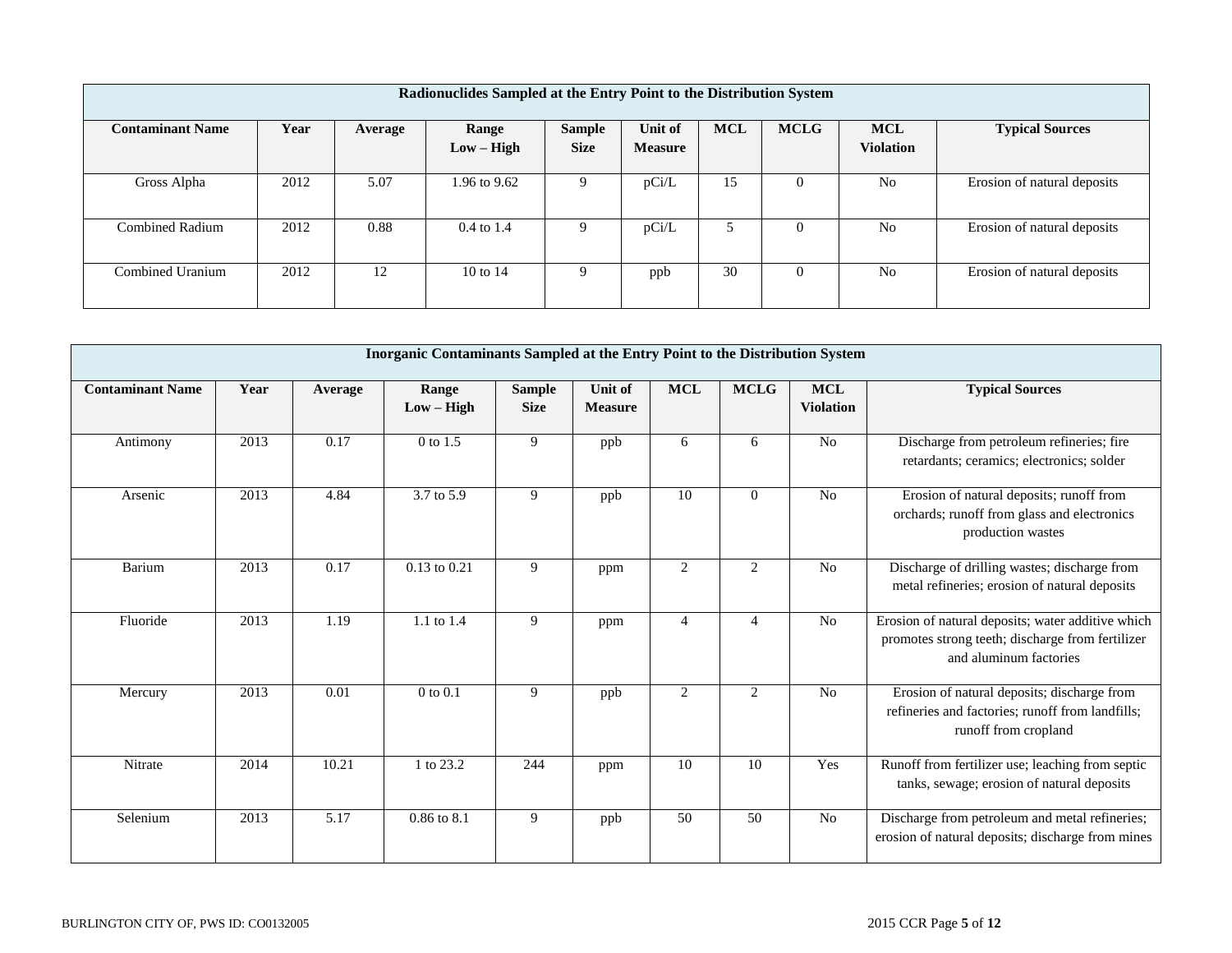| Inorganic Contaminants Sampled at the Entry Point to the Distribution System                                                                                                             |                                                                                                                                                                                            |         |              |               |                |            |             |                  |                                                                                                                                                                                  |  |  |
|------------------------------------------------------------------------------------------------------------------------------------------------------------------------------------------|--------------------------------------------------------------------------------------------------------------------------------------------------------------------------------------------|---------|--------------|---------------|----------------|------------|-------------|------------------|----------------------------------------------------------------------------------------------------------------------------------------------------------------------------------|--|--|
| <b>Contaminant Name</b>                                                                                                                                                                  | Year                                                                                                                                                                                       | Average | Range        | <b>Sample</b> | Unit of        | <b>MCL</b> | <b>MCLG</b> | <b>MCL</b>       | <b>Typical Sources</b>                                                                                                                                                           |  |  |
|                                                                                                                                                                                          |                                                                                                                                                                                            |         | $Low - High$ | <b>Size</b>   | <b>Measure</b> |            |             | <b>Violation</b> |                                                                                                                                                                                  |  |  |
|                                                                                                                                                                                          |                                                                                                                                                                                            |         |              |               |                |            |             |                  |                                                                                                                                                                                  |  |  |
|                                                                                                                                                                                          | Arsenic: while your drinking water <i>meets the EPA's standard for arsenic, it does contain low levels of arsenic</i> . The EPA's standard balances the current understanding of arsenic's |         |              |               |                |            |             |                  |                                                                                                                                                                                  |  |  |
|                                                                                                                                                                                          |                                                                                                                                                                                            |         |              |               |                |            |             |                  | possible health effects against the costs of removing arsenic from drinking water. The EPA continues to research the health effects of low levels of arsenic, which is a mineral |  |  |
| known to cause cancer in humans at high concentrations and is linked to other health effects such as skin damage and circulatory problems.                                               |                                                                                                                                                                                            |         |              |               |                |            |             |                  |                                                                                                                                                                                  |  |  |
|                                                                                                                                                                                          |                                                                                                                                                                                            |         |              |               |                |            |             |                  |                                                                                                                                                                                  |  |  |
|                                                                                                                                                                                          | Nitrate: Nitrate in drinking water at levels above 10 ppm is a health risk for infants of less than six months of age. High nitrate levels in drinking water can cause blue baby           |         |              |               |                |            |             |                  |                                                                                                                                                                                  |  |  |
| syndrome. Nitrate levels may rise quickly for short periods of time because of rainfall or agricultural activity. If you are caring for an infant you should ask advice from your health |                                                                                                                                                                                            |         |              |               |                |            |             |                  |                                                                                                                                                                                  |  |  |
| care provider.                                                                                                                                                                           |                                                                                                                                                                                            |         |              |               |                |            |             |                  |                                                                                                                                                                                  |  |  |
|                                                                                                                                                                                          |                                                                                                                                                                                            |         |              |               |                |            |             |                  |                                                                                                                                                                                  |  |  |

| Synthetic Organic Contaminants Sampled at the Entry Point to the Distribution System                                                                                                                        |      |      |              |  |     |     |     |    |                  |  |
|-------------------------------------------------------------------------------------------------------------------------------------------------------------------------------------------------------------|------|------|--------------|--|-----|-----|-----|----|------------------|--|
| <b>MCL</b><br><b>MCL</b><br><b>MCLG</b><br>Year<br>Unit of<br><b>Typical Sources</b><br><b>Contaminant Name</b><br>Range<br>Sample<br>Average<br><b>Size</b><br>Violation<br>$Low - High$<br><b>Measure</b> |      |      |              |  |     |     |     |    |                  |  |
| Picloram                                                                                                                                                                                                    | 2012 | 0.09 | $0$ to $0.3$ |  | ppb | 500 | 500 | No | Herbicide runoff |  |

|  |  | Violations, Significant Deficiencies, and Formal Enforcement Actions |  |
|--|--|----------------------------------------------------------------------|--|
|  |  |                                                                      |  |

|                |                                                    | <b>Violations</b>         |                                                                                                                                                                                                                                |                            |                                  |
|----------------|----------------------------------------------------|---------------------------|--------------------------------------------------------------------------------------------------------------------------------------------------------------------------------------------------------------------------------|----------------------------|----------------------------------|
| <b>Name</b>    | Category                                           | <b>Time Period</b>        | <b>Health Effects</b>                                                                                                                                                                                                          | Compliance<br><b>Value</b> | <b>TT</b> Level or<br><b>MCL</b> |
| <b>NITRATE</b> | MCL, AVERAGE - MAXIMUM<br><b>CONTAMINANT LEVEL</b> | 10/01/2014 - 12/31/2014   | Infants below the age of six months who<br>drink water containing nitrate in excess of<br>the MCL could become seriously ill and, if<br>untreated, may die. Symptoms include<br>shortness of breath and blue baby<br>syndrome. | 18 MG/L                    | $10$ MG/L                        |
| <b>NITRATE</b> | MCL, AVERAGE - MAXIMUM<br><b>CONTAMINANT LEVEL</b> | $04/01/2014 - 06/30/2014$ | Infants below the age of six months who<br>drink water containing nitrate in excess of<br>the MCL could become seriously ill and, if                                                                                           | 17.9 MG/L                  | $10$ MG/L                        |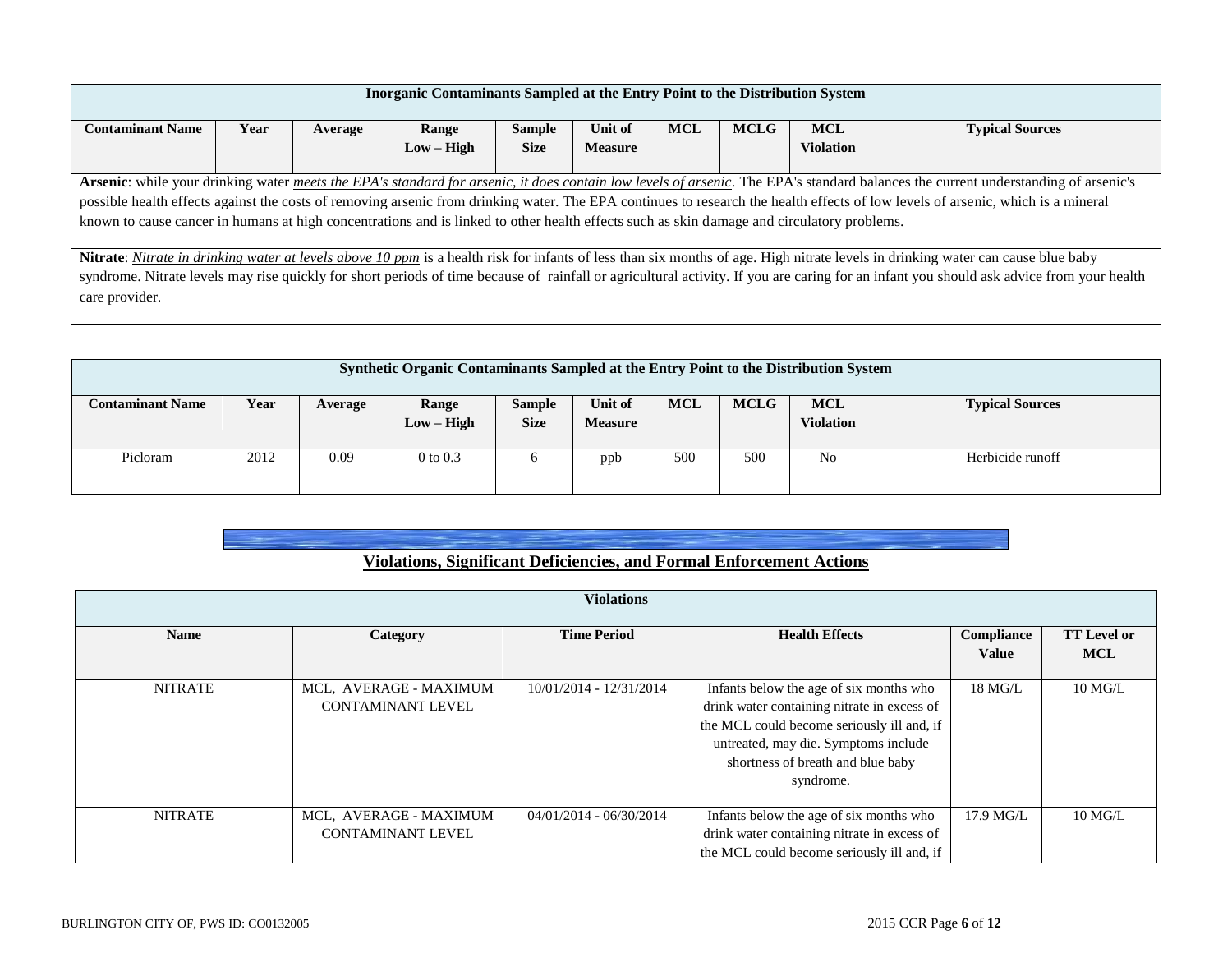| <b>NITRATE</b> | MCL, SINGLE SAMPLE -                               | $04/01/2014 - 06/30/2014$ | untreated, may die. Symptoms include<br>shortness of breath and blue baby<br>syndrome.<br>Infants below the age of six months who                                                                                              | 16.4 MG/L  | $10$ MG/L      |
|----------------|----------------------------------------------------|---------------------------|--------------------------------------------------------------------------------------------------------------------------------------------------------------------------------------------------------------------------------|------------|----------------|
|                | MAXIMUM CONTAMINANT<br><b>LEVEL</b>                |                           | drink water containing nitrate in excess of<br>the MCL could become seriously ill and, if<br>untreated, may die. Symptoms include<br>shortness of breath and blue baby<br>syndrome.                                            |            |                |
| <b>NITRATE</b> | MCL, AVERAGE - MAXIMUM<br><b>CONTAMINANT LEVEL</b> | 10/01/2014 - 12/31/2014   | Infants below the age of six months who<br>drink water containing nitrate in excess of<br>the MCL could become seriously ill and, if<br>untreated, may die. Symptoms include<br>shortness of breath and blue baby<br>syndrome. | 15 MG/L    | 10 MG/L        |
| <b>NITRATE</b> | MCL, AVERAGE - MAXIMUM<br><b>CONTAMINANT LEVEL</b> | 07/01/2014 - 09/30/2014   | Infants below the age of six months who<br>drink water containing nitrate in excess of<br>the MCL could become seriously ill and, if<br>untreated, may die. Symptoms include<br>shortness of breath and blue baby<br>syndrome. | $15$ MG/L  | $10$ MG/L $\,$ |
| <b>NITRATE</b> | MCL, AVERAGE - MAXIMUM<br><b>CONTAMINANT LEVEL</b> | 07/01/2014 - 09/30/2014   | Infants below the age of six months who<br>drink water containing nitrate in excess of<br>the MCL could become seriously ill and, if<br>untreated, may die. Symptoms include<br>shortness of breath and blue baby<br>syndrome. | 14.9 MG/L  | $10$ MG/L $\,$ |
| <b>NITRATE</b> | MCL, AVERAGE - MAXIMUM<br><b>CONTAMINANT LEVEL</b> | $01/01/2014 - 03/31/2014$ | Infants below the age of six months who<br>drink water containing nitrate in excess of<br>the MCL could become seriously ill and, if<br>untreated, may die. Symptoms include<br>shortness of breath and blue baby<br>syndrome. | 13.95 MG/L | $10$ MG/L      |
| <b>NITRATE</b> | MCL, AVERAGE - MAXIMUM<br>CONTAMINANT LEVEL        | 10/01/2014 - 12/31/2014   | Infants below the age of six months who<br>drink water containing nitrate in excess of<br>the MCL could become seriously ill and, if                                                                                           | 13.1 MG/L  | 10 MG/L        |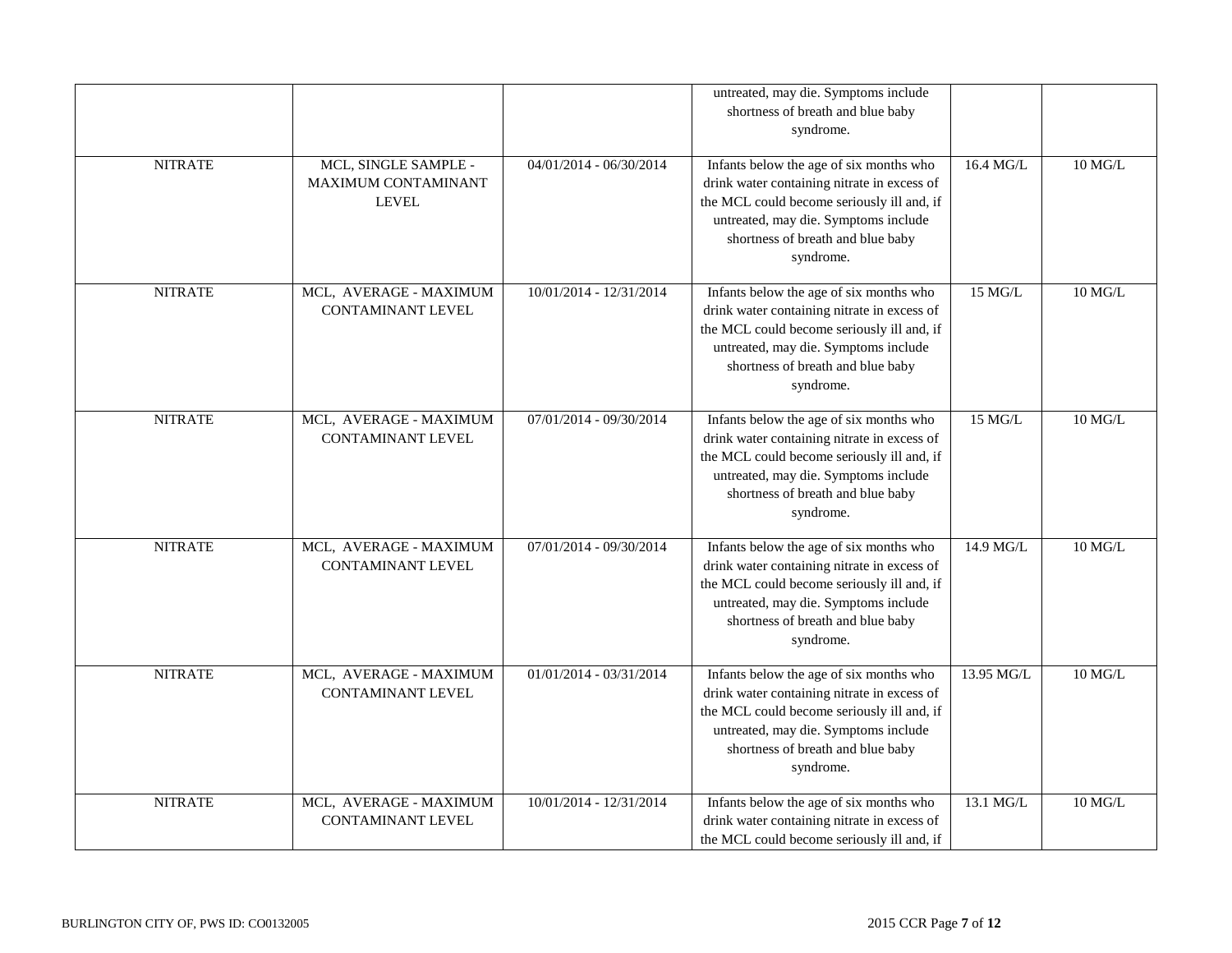| <b>NITRATE</b> | MCL, AVERAGE - MAXIMUM<br>CONTAMINANT LEVEL        | 01/01/2014 - 03/31/2014   | untreated, may die. Symptoms include<br>shortness of breath and blue baby<br>syndrome.<br>Infants below the age of six months who<br>drink water containing nitrate in excess of<br>the MCL could become seriously ill and, if<br>untreated, may die. Symptoms include | 12.8 MG/L | 10 MG/L        |
|----------------|----------------------------------------------------|---------------------------|------------------------------------------------------------------------------------------------------------------------------------------------------------------------------------------------------------------------------------------------------------------------|-----------|----------------|
|                |                                                    |                           | shortness of breath and blue baby<br>syndrome.                                                                                                                                                                                                                         |           |                |
| <b>NITRATE</b> | MCL, AVERAGE - MAXIMUM<br><b>CONTAMINANT LEVEL</b> | 04/01/2014 - 06/30/2014   | Infants below the age of six months who<br>drink water containing nitrate in excess of<br>the MCL could become seriously ill and, if<br>untreated, may die. Symptoms include<br>shortness of breath and blue baby<br>syndrome.                                         | 12.7 MG/L | $10$ MG/L $\,$ |
| <b>NITRATE</b> | MCL, AVERAGE - MAXIMUM<br><b>CONTAMINANT LEVEL</b> | $04/01/2014 - 06/30/2014$ | Infants below the age of six months who<br>drink water containing nitrate in excess of<br>the MCL could become seriously ill and, if<br>untreated, may die. Symptoms include<br>shortness of breath and blue baby<br>syndrome.                                         | 12.1 MG/L | $10$ MG/L $\,$ |
| <b>NITRATE</b> | MCL, AVERAGE - MAXIMUM<br><b>CONTAMINANT LEVEL</b> | 07/01/2014 - 09/30/2014   | Infants below the age of six months who<br>drink water containing nitrate in excess of<br>the MCL could become seriously ill and, if<br>untreated, may die. Symptoms include<br>shortness of breath and blue baby<br>syndrome.                                         | 11.9 MG/L | $10$ MG/L $\,$ |
| <b>NITRATE</b> | MCL, AVERAGE - MAXIMUM<br><b>CONTAMINANT LEVEL</b> | 10/01/2014 - 12/31/2014   | Infants below the age of six months who<br>drink water containing nitrate in excess of<br>the MCL could become seriously ill and, if<br>untreated, may die. Symptoms include<br>shortness of breath and blue baby<br>syndrome.                                         | 11.8 MG/L | $10$ MG/L      |
| <b>NITRATE</b> | MCL, AVERAGE - MAXIMUM<br>CONTAMINANT LEVEL        | 07/01/2014 - 09/30/2014   | Infants below the age of six months who<br>drink water containing nitrate in excess of<br>the MCL could become seriously ill and, if                                                                                                                                   | 11.7 MG/L | 10 MG/L        |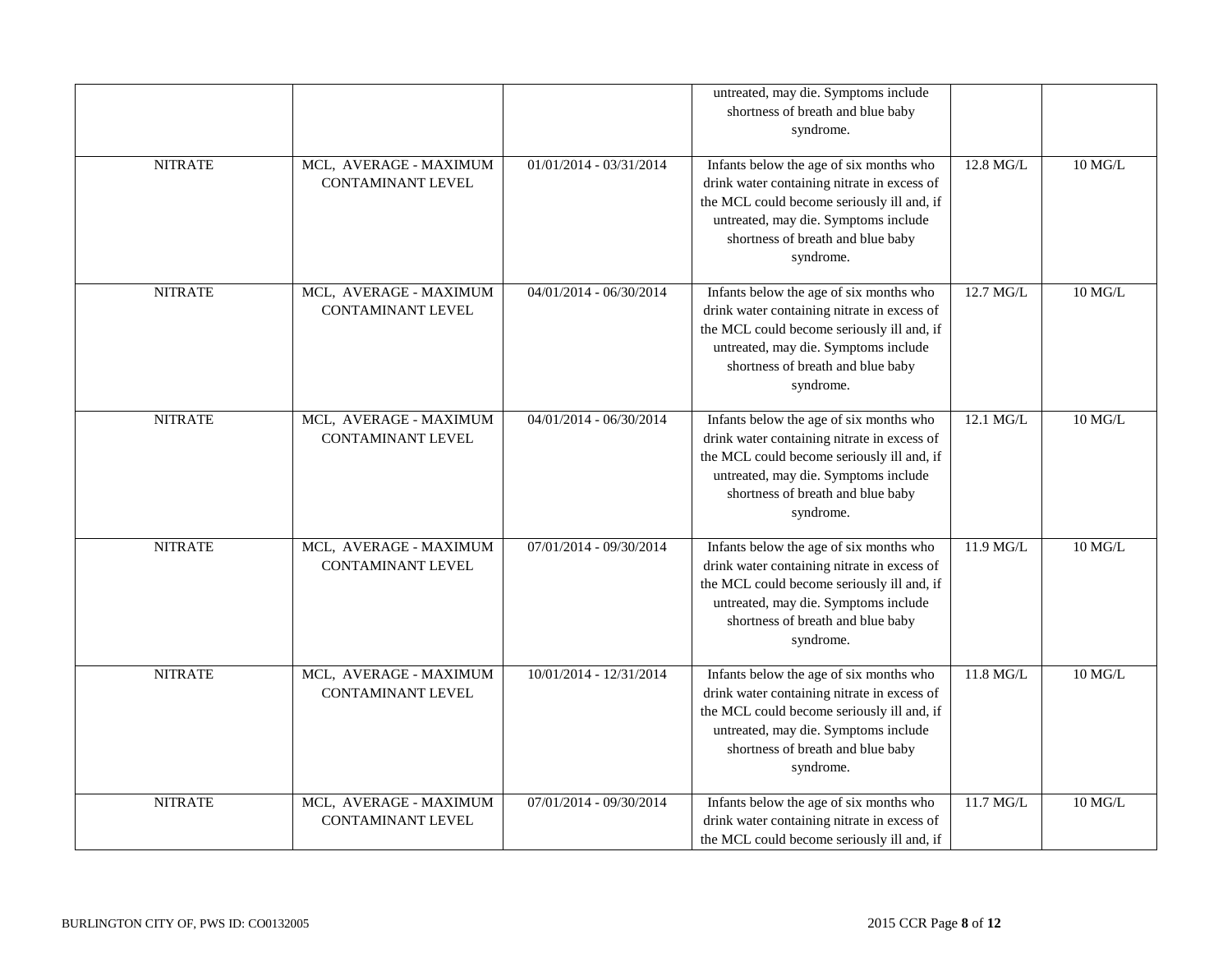|                         |                                                                                      |                           | untreated, may die. Symptoms include<br>shortness of breath and blue baby<br>syndrome.                                                                                                                                         |           |           |
|-------------------------|--------------------------------------------------------------------------------------|---------------------------|--------------------------------------------------------------------------------------------------------------------------------------------------------------------------------------------------------------------------------|-----------|-----------|
| <b>NITRATE</b>          | MCL, AVERAGE - MAXIMUM<br><b>CONTAMINANT LEVEL</b>                                   | 04/01/2014 - 06/30/2014   | Infants below the age of six months who<br>drink water containing nitrate in excess of<br>the MCL could become seriously ill and, if<br>untreated, may die. Symptoms include<br>shortness of breath and blue baby<br>syndrome. | 11.7 MG/L | 10 MG/L   |
| <b>NITRATE</b>          | MCL, AVERAGE - MAXIMUM<br><b>CONTAMINANT LEVEL</b>                                   | 07/01/2014 - 09/30/2014   | Infants below the age of six months who<br>drink water containing nitrate in excess of<br>the MCL could become seriously ill and, if<br>untreated, may die. Symptoms include<br>shortness of breath and blue baby<br>syndrome. | 11.3 MG/L | $10$ MG/L |
| <b>NITRATE</b>          | MCL, AVERAGE - MAXIMUM<br><b>CONTAMINANT LEVEL</b>                                   | $04/01/2014 - 06/30/2014$ | Infants below the age of six months who<br>drink water containing nitrate in excess of<br>the MCL could become seriously ill and, if<br>untreated, may die. Symptoms include<br>shortness of breath and blue baby<br>syndrome. | 10.6 MG/L | $10$ MG/L |
| <b>NITRATE</b>          | MONITORING, ROUTINE<br>MAJOR - MONITORING &<br><b>REPORTING</b>                      | 07/01/2014 - 09/30/2014   | N/A                                                                                                                                                                                                                            | N/A       | N/A       |
| <b>NITRATE</b>          | MONITORING,<br><b>CONFIRMATION/CHECK</b><br>MAJOR - MONITORING &<br><b>REPORTING</b> | 04/01/2014 - 06/30/2014   | N/A                                                                                                                                                                                                                            | N/A       | N/A       |
| <b>GROSS ALPHA</b>      | MONITORING, ROUTINE<br>MAJOR - MONITORING &<br><b>REPORTING</b>                      | 01/01/2014 - 12/31/2014   | N/A                                                                                                                                                                                                                            | N/A       | N/A       |
| <b>COMBINED URANIUM</b> | MONITORING, ROUTINE<br>MAJOR - MONITORING &<br><b>REPORTING</b>                      | $01/01/2014 - 12/31/2014$ | N/A                                                                                                                                                                                                                            | N/A       | N/A       |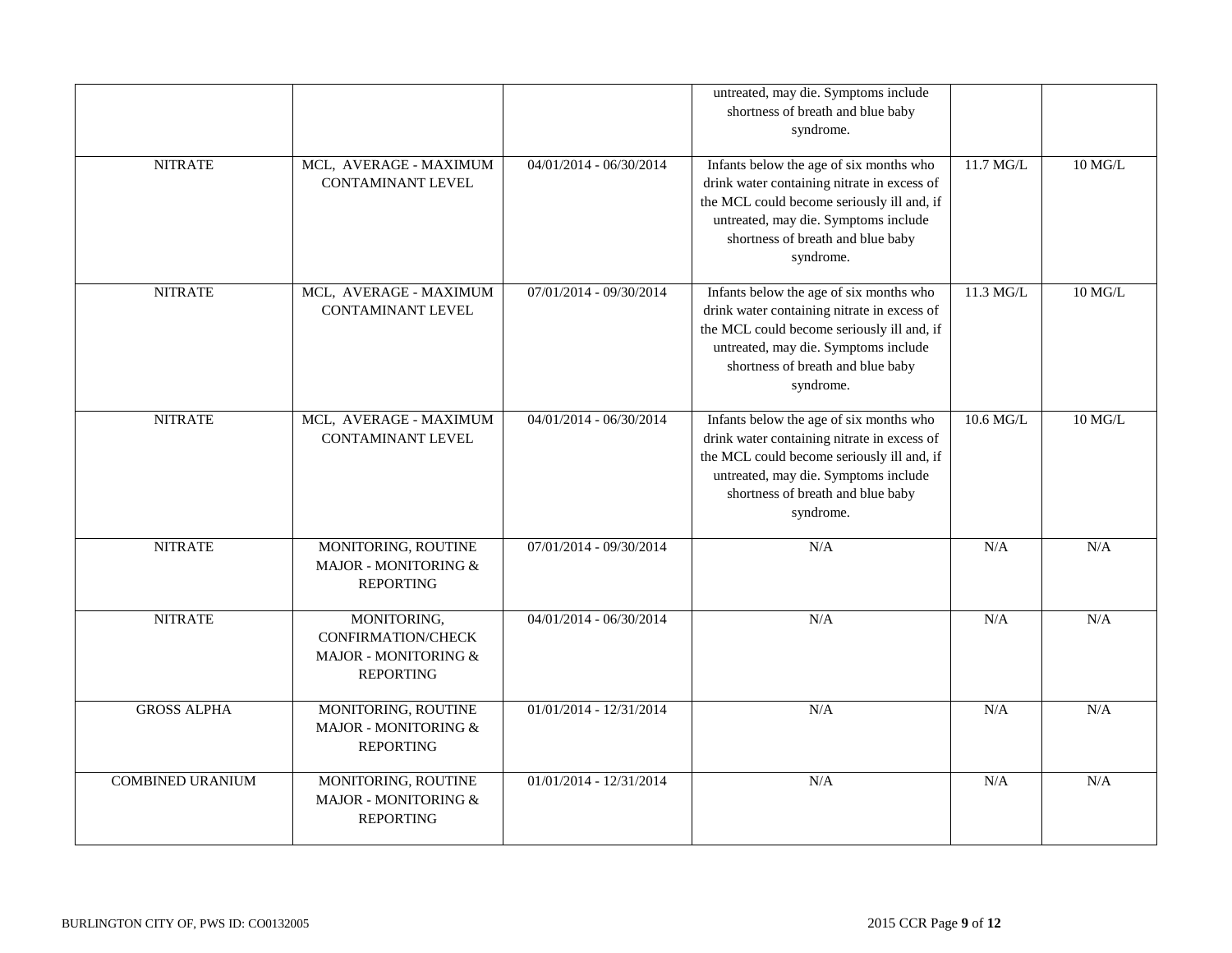| MONITORING, ROUTINE | $01/01/2014 - 12/31/2014$ | N/A | N/A                                                                                                                                                                                       | N/A                                                                                                                                                                                                                                                                                                                                                                                                                                                                                                                                                                                                                                                                                                                                                                        |  |
|---------------------|---------------------------|-----|-------------------------------------------------------------------------------------------------------------------------------------------------------------------------------------------|----------------------------------------------------------------------------------------------------------------------------------------------------------------------------------------------------------------------------------------------------------------------------------------------------------------------------------------------------------------------------------------------------------------------------------------------------------------------------------------------------------------------------------------------------------------------------------------------------------------------------------------------------------------------------------------------------------------------------------------------------------------------------|--|
| <b>REPORTING</b>    |                           |     |                                                                                                                                                                                           |                                                                                                                                                                                                                                                                                                                                                                                                                                                                                                                                                                                                                                                                                                                                                                            |  |
|                     |                           |     |                                                                                                                                                                                           |                                                                                                                                                                                                                                                                                                                                                                                                                                                                                                                                                                                                                                                                                                                                                                            |  |
|                     |                           |     |                                                                                                                                                                                           |                                                                                                                                                                                                                                                                                                                                                                                                                                                                                                                                                                                                                                                                                                                                                                            |  |
|                     |                           |     |                                                                                                                                                                                           |                                                                                                                                                                                                                                                                                                                                                                                                                                                                                                                                                                                                                                                                                                                                                                            |  |
|                     |                           |     |                                                                                                                                                                                           |                                                                                                                                                                                                                                                                                                                                                                                                                                                                                                                                                                                                                                                                                                                                                                            |  |
|                     |                           |     |                                                                                                                                                                                           |                                                                                                                                                                                                                                                                                                                                                                                                                                                                                                                                                                                                                                                                                                                                                                            |  |
|                     |                           |     |                                                                                                                                                                                           |                                                                                                                                                                                                                                                                                                                                                                                                                                                                                                                                                                                                                                                                                                                                                                            |  |
|                     |                           |     |                                                                                                                                                                                           |                                                                                                                                                                                                                                                                                                                                                                                                                                                                                                                                                                                                                                                                                                                                                                            |  |
|                     |                           |     |                                                                                                                                                                                           |                                                                                                                                                                                                                                                                                                                                                                                                                                                                                                                                                                                                                                                                                                                                                                            |  |
|                     |                           |     |                                                                                                                                                                                           |                                                                                                                                                                                                                                                                                                                                                                                                                                                                                                                                                                                                                                                                                                                                                                            |  |
|                     |                           |     |                                                                                                                                                                                           |                                                                                                                                                                                                                                                                                                                                                                                                                                                                                                                                                                                                                                                                                                                                                                            |  |
|                     |                           |     |                                                                                                                                                                                           |                                                                                                                                                                                                                                                                                                                                                                                                                                                                                                                                                                                                                                                                                                                                                                            |  |
|                     |                           |     |                                                                                                                                                                                           |                                                                                                                                                                                                                                                                                                                                                                                                                                                                                                                                                                                                                                                                                                                                                                            |  |
|                     |                           |     |                                                                                                                                                                                           |                                                                                                                                                                                                                                                                                                                                                                                                                                                                                                                                                                                                                                                                                                                                                                            |  |
|                     |                           |     |                                                                                                                                                                                           |                                                                                                                                                                                                                                                                                                                                                                                                                                                                                                                                                                                                                                                                                                                                                                            |  |
|                     |                           |     |                                                                                                                                                                                           |                                                                                                                                                                                                                                                                                                                                                                                                                                                                                                                                                                                                                                                                                                                                                                            |  |
|                     |                           |     |                                                                                                                                                                                           |                                                                                                                                                                                                                                                                                                                                                                                                                                                                                                                                                                                                                                                                                                                                                                            |  |
|                     |                           |     |                                                                                                                                                                                           |                                                                                                                                                                                                                                                                                                                                                                                                                                                                                                                                                                                                                                                                                                                                                                            |  |
|                     |                           |     |                                                                                                                                                                                           |                                                                                                                                                                                                                                                                                                                                                                                                                                                                                                                                                                                                                                                                                                                                                                            |  |
|                     | MAJOR - MONITORING &      |     | <b>Additional Violation Information</b><br>and combines radium violation: Overlooked that the sampling was not done. It was done the first quarter of 2015 and we are back in compliance. | Note: If any violation relates to failing to install adequate filtration or disinfection equipment or processes, or have had a failure of such equipment or processes then the water may be<br>inadequately treated. Inadequately treated water may contain disease-causing organisms. These organisms include bacteria, viruses, and parasites, which can cause symptoms such as nausea,<br>cramps, diarrhea, and associated headaches. Explanation of the violation(s) and the steps taken to resolve them: Nitrate violation: We have done public notification that we have high<br>nitrates. We have purchased 2 new wells to pump water to town. We are working on the funding for that. We are also working with an engineering firm. Gross alpha, combined uranium, |  |

| <b>Significant Deficiencies</b> |                                                                                                                                       |                                                     |                                            |
|---------------------------------|---------------------------------------------------------------------------------------------------------------------------------------|-----------------------------------------------------|--------------------------------------------|
| <b>Date Identified</b>          | <b>Deficiency Description</b>                                                                                                         | <b>Steps Taking to Correct and Progress To Date</b> | <b>Estimated</b><br><b>Completion Date</b> |
| 06/05/2014                      | T160 - CHEMICAL SAFETY; Gas chlorine facility safety features and other<br>chemical safety issues. DCPWS 6.1.19 - 6.1.45, 7.22;       |                                                     |                                            |
| 06/05/2014                      | T160 - CHEMICAL SAFETY; Gas chlorine facility safety features and other<br>chemical safety issues. DCPWS $6.1.19 - 6.1.45$ , $7.22$ ; |                                                     |                                            |
| 06/05/2014                      | T160 - CHEMICAL SAFETY; Gas chlorine facility safety features and other<br>chemical safety issues. DCPWS 6.1.19 - 6.1.45, 7.22;       |                                                     |                                            |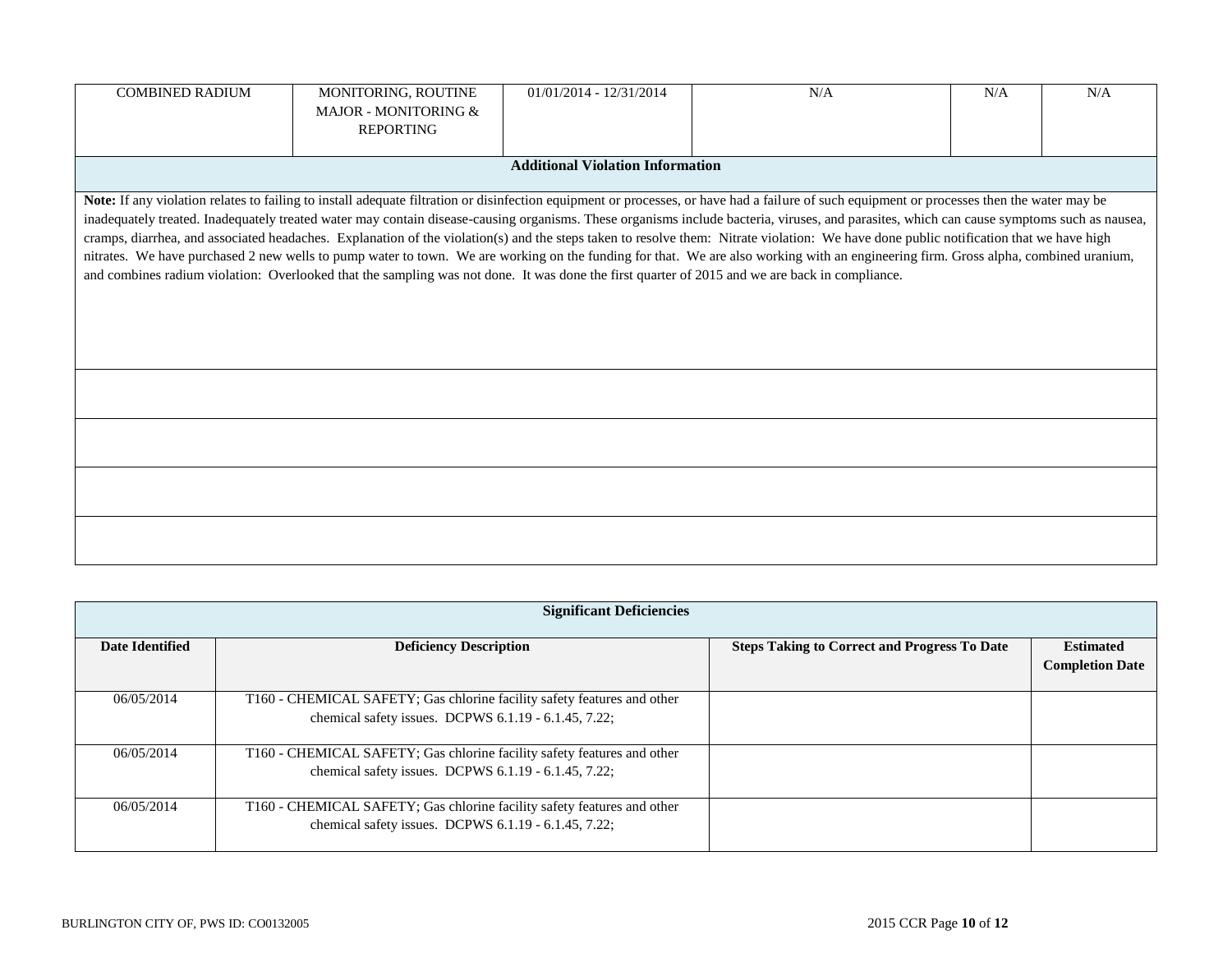| 06/05/2014 | T160 - CHEMICAL SAFETY; Gas chlorine facility safety features and other                                                                                                                        |  |  |  |  |
|------------|------------------------------------------------------------------------------------------------------------------------------------------------------------------------------------------------|--|--|--|--|
|            | chemical safety issues. DCPWS 6.1.19 - 6.1.45, 7.22;                                                                                                                                           |  |  |  |  |
|            |                                                                                                                                                                                                |  |  |  |  |
| 06/05/2014 | T160 - CHEMICAL SAFETY; Gas chlorine facility safety features and other                                                                                                                        |  |  |  |  |
|            | chemical safety issues. DCPWS 6.1.19 - 6.1.45, 7.22;                                                                                                                                           |  |  |  |  |
| 06/05/2014 | T160 - CHEMICAL SAFETY; Gas chlorine facility safety features and other                                                                                                                        |  |  |  |  |
|            | chemical safety issues. DCPWS 6.1.19 - 6.1.45, 7.22;                                                                                                                                           |  |  |  |  |
| 06/05/2014 | T160 - CHEMICAL SAFETY; Gas chlorine facility safety features and other                                                                                                                        |  |  |  |  |
|            | chemical safety issues. DCPWS 6.1.19 - 6.1.45, 7.22;                                                                                                                                           |  |  |  |  |
| 06/05/2014 | T160 - CHEMICAL SAFETY; Gas chlorine facility safety features and other                                                                                                                        |  |  |  |  |
|            | chemical safety issues. DCPWS 6.1.19 - 6.1.45, 7.22;                                                                                                                                           |  |  |  |  |
| 06/05/2014 | T160 - CHEMICAL SAFETY; Gas chlorine facility safety features and other                                                                                                                        |  |  |  |  |
|            | chemical safety issues. DCPWS 6.1.19 - 6.1.45, 7.22;                                                                                                                                           |  |  |  |  |
| 06/05/2014 | T160 - CHEMICAL SAFETY; Gas chlorine facility safety features and other                                                                                                                        |  |  |  |  |
|            | chemical safety issues. DCPWS 6.1.19 - 6.1.45, 7.22;                                                                                                                                           |  |  |  |  |
|            | <b>Additional Deficiency Information</b>                                                                                                                                                       |  |  |  |  |
|            |                                                                                                                                                                                                |  |  |  |  |
|            | Explanation of the deficiencies and the steps taken to correct them: After our sanitary survey by the State Health Department in June, 2014, they said that we are not meeting chemical safety |  |  |  |  |
|            | at our wells. We were instructed to put in an alarm system that would let us know if we had a chlorine gas leak. We have installed the alarm system at our wells as of June 1, 2015.           |  |  |  |  |
|            |                                                                                                                                                                                                |  |  |  |  |
|            |                                                                                                                                                                                                |  |  |  |  |
|            |                                                                                                                                                                                                |  |  |  |  |
|            |                                                                                                                                                                                                |  |  |  |  |
|            |                                                                                                                                                                                                |  |  |  |  |
|            |                                                                                                                                                                                                |  |  |  |  |
|            |                                                                                                                                                                                                |  |  |  |  |

**Formal Enforcement Actions**